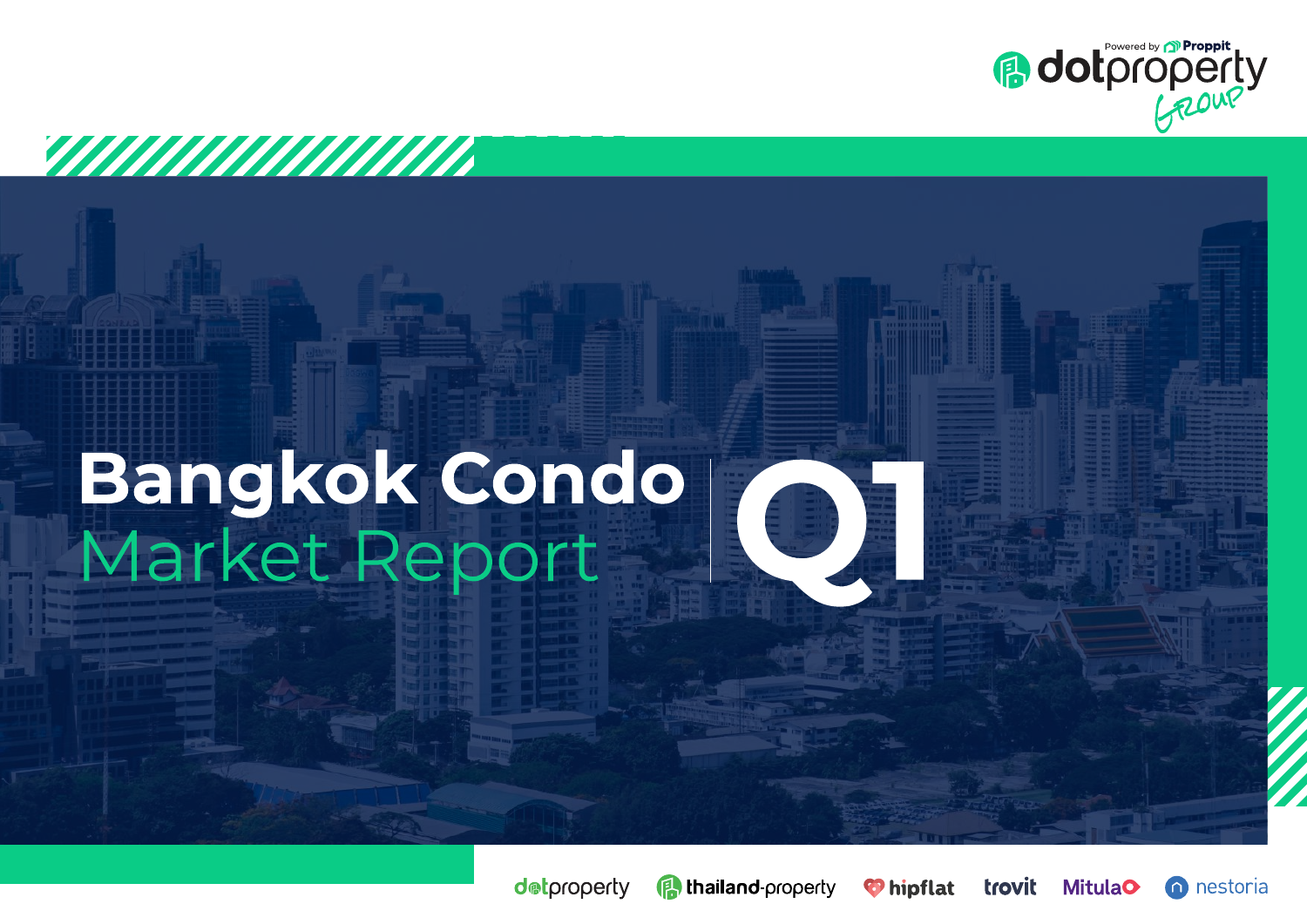

## **Bangkok Condo Q1**

The past six months have been extremely interesting as far as the Bangkok condo market is concerned. As Thailand emerges from the COVID-19 pandemic and life returns to some semblance of normal, several notable trends have emerged.

The Dot Property Group Bangkok Condo Market Report Q1 explores these through data gleaned from our network of leading websites. We collected information as it related to both the rental and sales market to get a better understanding of demand for condominium units in the Thai capital.

When we say demand, we are referring to inquiries made by a person through one of our sites. In our view, this captures a tangible act of interest which can be used to represent a form of demand.

This report uncovers the most popular places for Bangkok condos as well as what domestic and international buyers are searching for. These insights can provide a glimpse into both where the market has been and where it could be heading in the months to come.

## **Contents**

| Bangkok Condo Demand Map   |  |
|----------------------------|--|
|                            |  |
|                            |  |
| International Condo Demand |  |
|                            |  |

## **3 Numbers** To Know

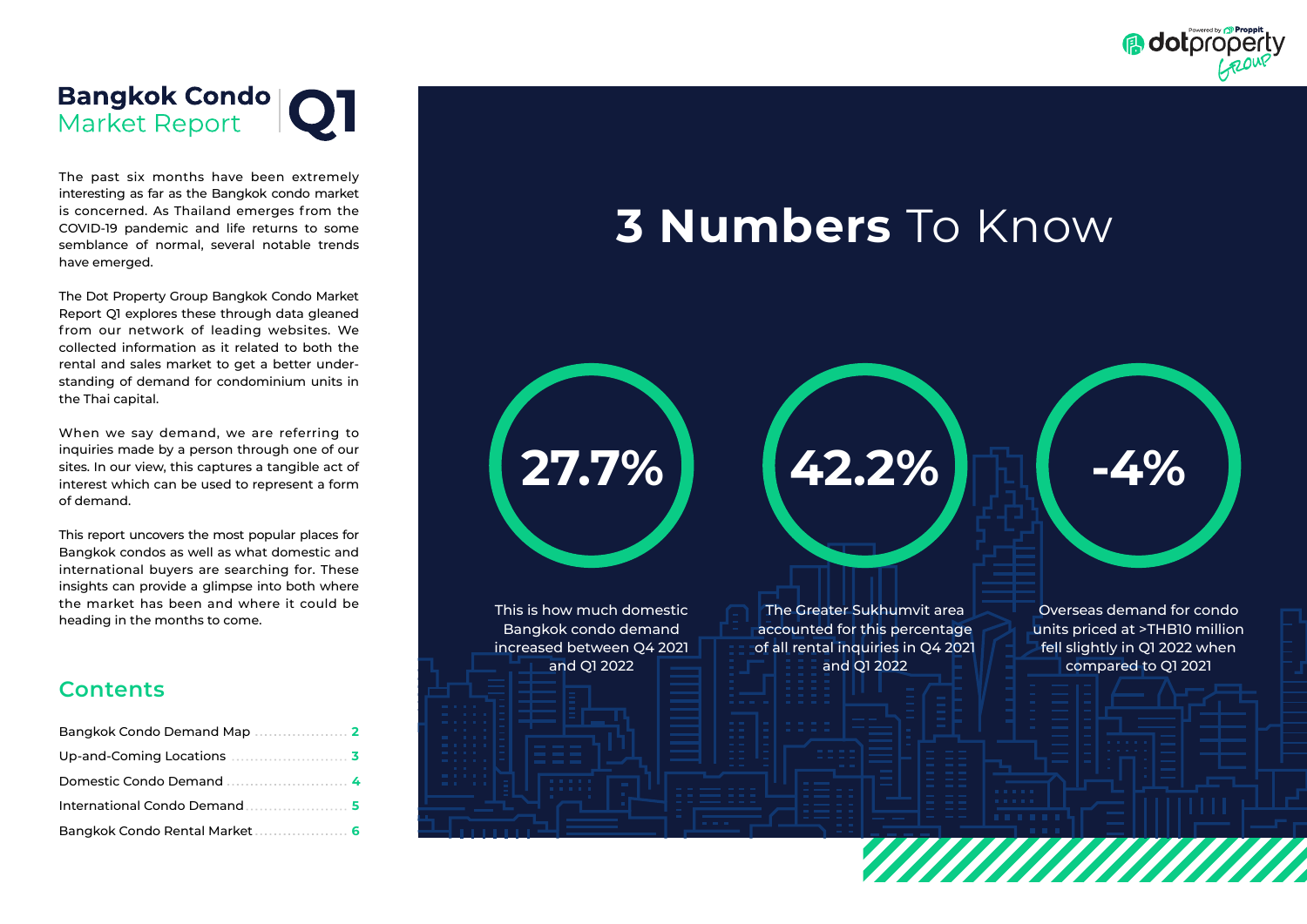

## **Bangkok Condo Demand** Location Spotlight

% of total inquiries between Oct. 2021 and Mar. 2022



\*International demand made via Thailand Property / Domestic Demand made via Proppit network minus TP

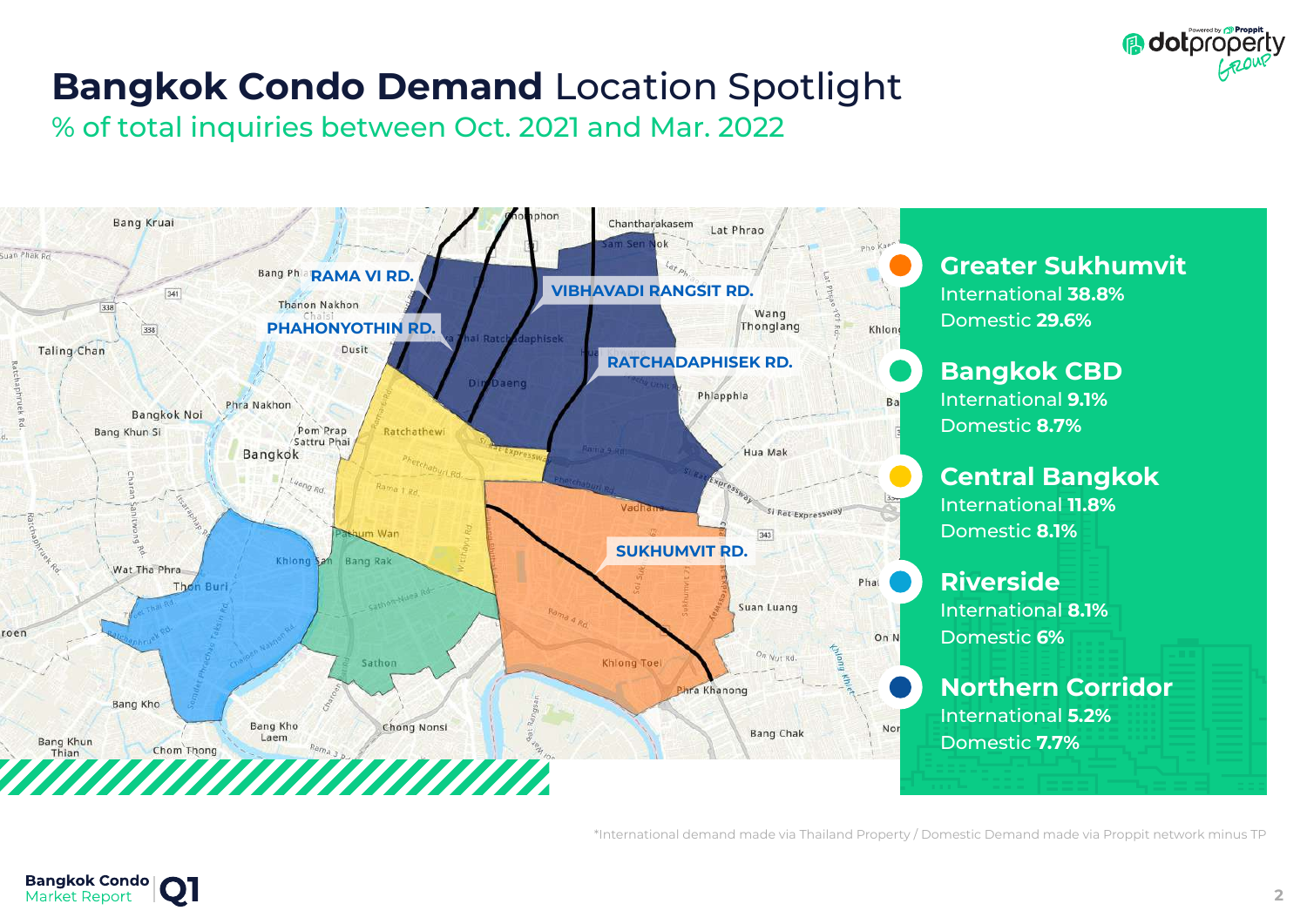

## **Up-and-coming areas** for domestic demand

% of total inquiries between Oct. 2021 and Mar. 2022



\*inquiries made via Dot Property Group websites except for Thailand Property

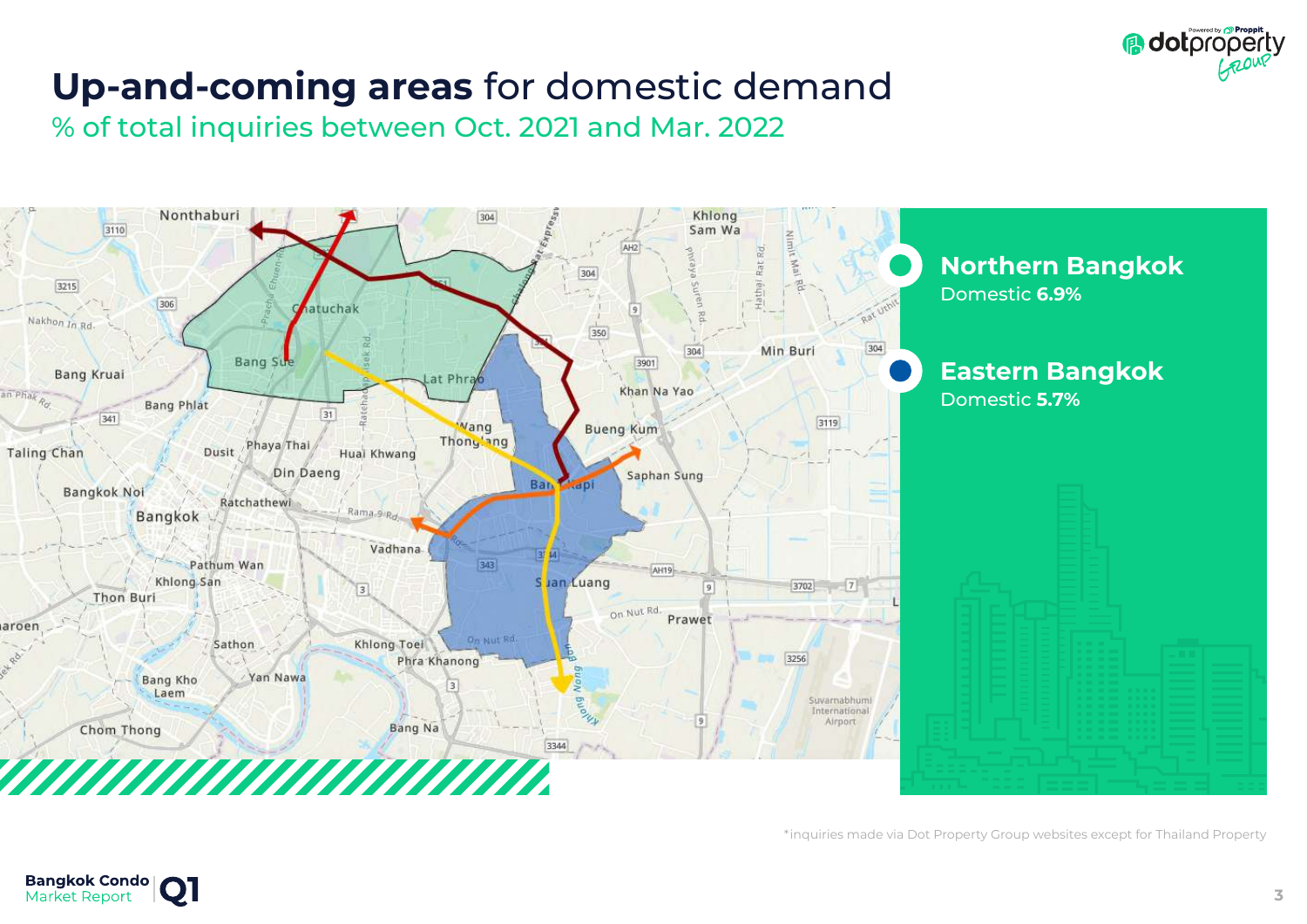

## **Domestic Bangkok condo demand**  rises steadily over the past six months

Domestic Bangkok condo demand rose steadily between October 2021 and March 2022. And while more people are after units in the Thai capital, data from Dot Property Group shows a distinct shift in the types of condos they're after.

Overall, domestic Bangkok condo demand increased by 27.7 percent between the fourth quarter of last year and the first quarter of 2022. The increase in demand is aligned with daily life in Bangkok returning to normal. In-person work has resumed, and Thai buyers are exploring what's available on the condo market close to the office.

Interestingly, what this group is looking for has noticeably changed since the pandemic. Studio/1-bedroom condos comprised 51 percent of all domestic Bangkok condo inquiries in the first quarter. This is down from 65 percent in 2019 and 62 percent in 2020.

Interest has shifted to 2- and 3-bedroom condo units in Bangkok with both types seeing growth since 2019. This is in line with the post-pandemic housing trend of people wanting more living space.

The Greater Sukhumvit area had the highest amount of domestic Bangkok condo demand during the past six months with nearly 30 percent of all inquiries for units being made here. This was followed by the city's CBD area which accounts for 8.7 percent of all inquiries.

Infrastructure projects have seen domestic demand diversify away from the Bangkok core, however. 6.9 percent of all domestic inquiries between October 2021 and March 2022 came for condos in the Bang Sue, Chatuchak Lat Phrao districts which are home to Bang Sue Grand Station; SRT Red Line and Light Red Line; and MRT Brown Line among others.

Elsewhere, the east suburban area of Suan Luang and Bang Kapi received 5.7 percent of all domestic inquiries between October 2021 and March 2022. This area will be served by the MRT Orange, Brown and Yellow Lines with all three meeting at the Lam Sali Intersection in Bang Kapi.

## **Domestic Inquiries By Size**

**% of total inquiries**





#### **Domestic Inquiries**

**Bangkok Condo** Market Report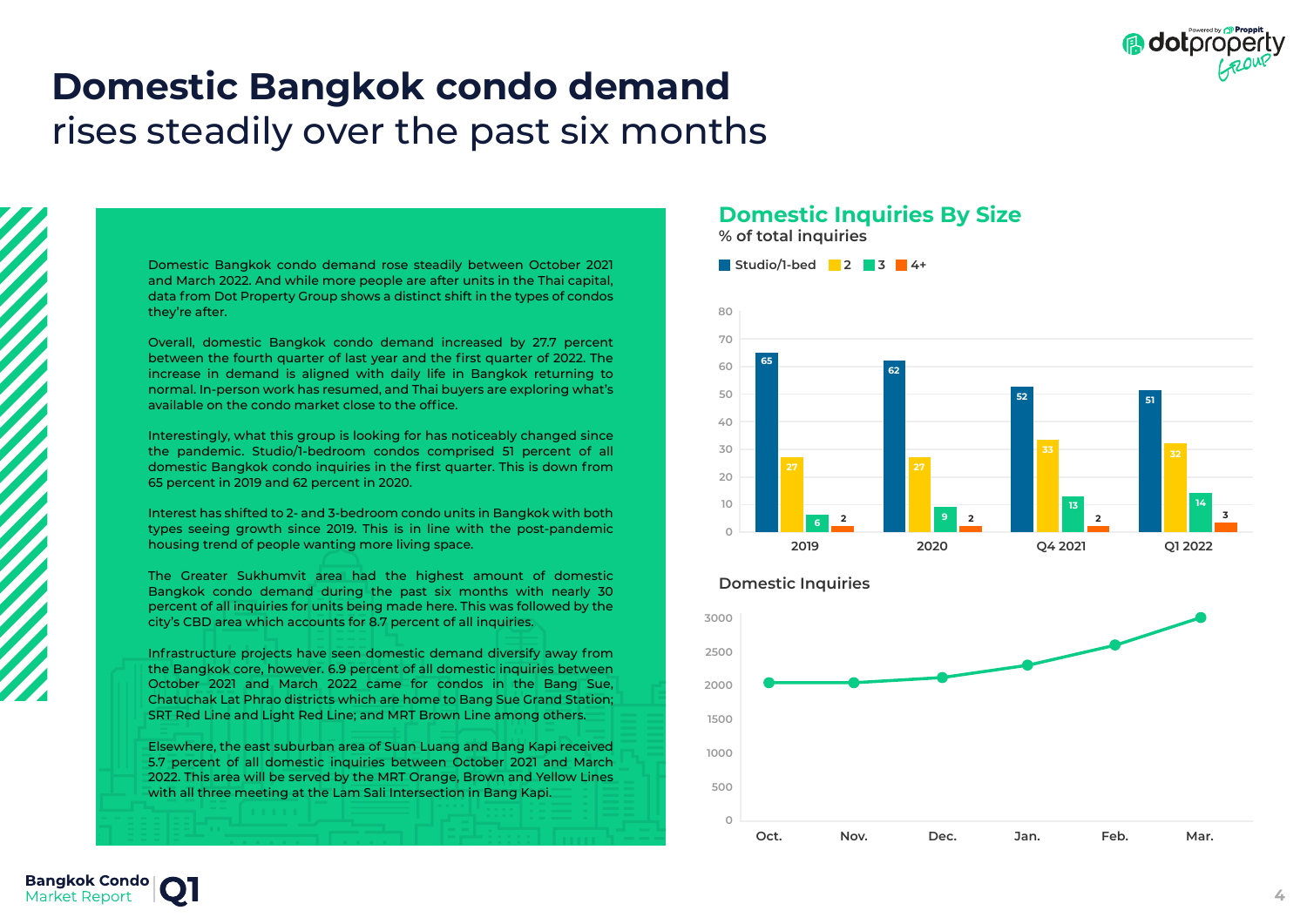

## **International Bangkok condo demand**  has yet to rebound

International Bangkok condo demand has yet to recover with units priced under THB3 million being the most affected market segment. Demand remained relatively flat between October 2021 and March 2022, although there was a noticeable decrease in interest year-on-year.

Demand from overseas buyers dipped by 1.3 percent between the fourth quarter of 2021 and the first quarter of 2022. However, there was a sharp decline of 22.2 percent when comparing the first quarter of 2021 with the first quarter of this year.

This is not surprising all things considered. The global economic outlook was positive while there was excitement surrounding Thailand's pending reopening in the first quarter of last year. It was a much different situation 12 months later.

The Kingdom's reopening was beset by issues, including a partial lockdown and cumbersome entry restrictions. Meanwhile, the global economy is now coping with inflation and geopolitical conflict. Both have had a negative impact on international property buyers, particularly those at the low end of the market.

International Bangkok condo demand for units priced at less than THB3 million fell by 44.2 percent in the first quarter of this year when compared to the same period in 2021. However, the high-end market remained relatively unscathed.

Demand for units priced at more than THB10 million fell by only 4 percent during this time. That isn't much of a surprise since buyers in this segment usually have enough cash in hand to make a purchase regardless of global events.

As far as location, nearly 60 percent of international Bangkok condo demand between October 2021 and March 2022 was concentrated on Bangkok core of Sukhumvit, the CBD and central areas. Greater Sukhumvit remains the most popular area while there continues to be growing interest in the Thai capital's riverside.

#### **International Demand By Price Q1 2021 vs. Q2 2022**



#### **International Inquiries**

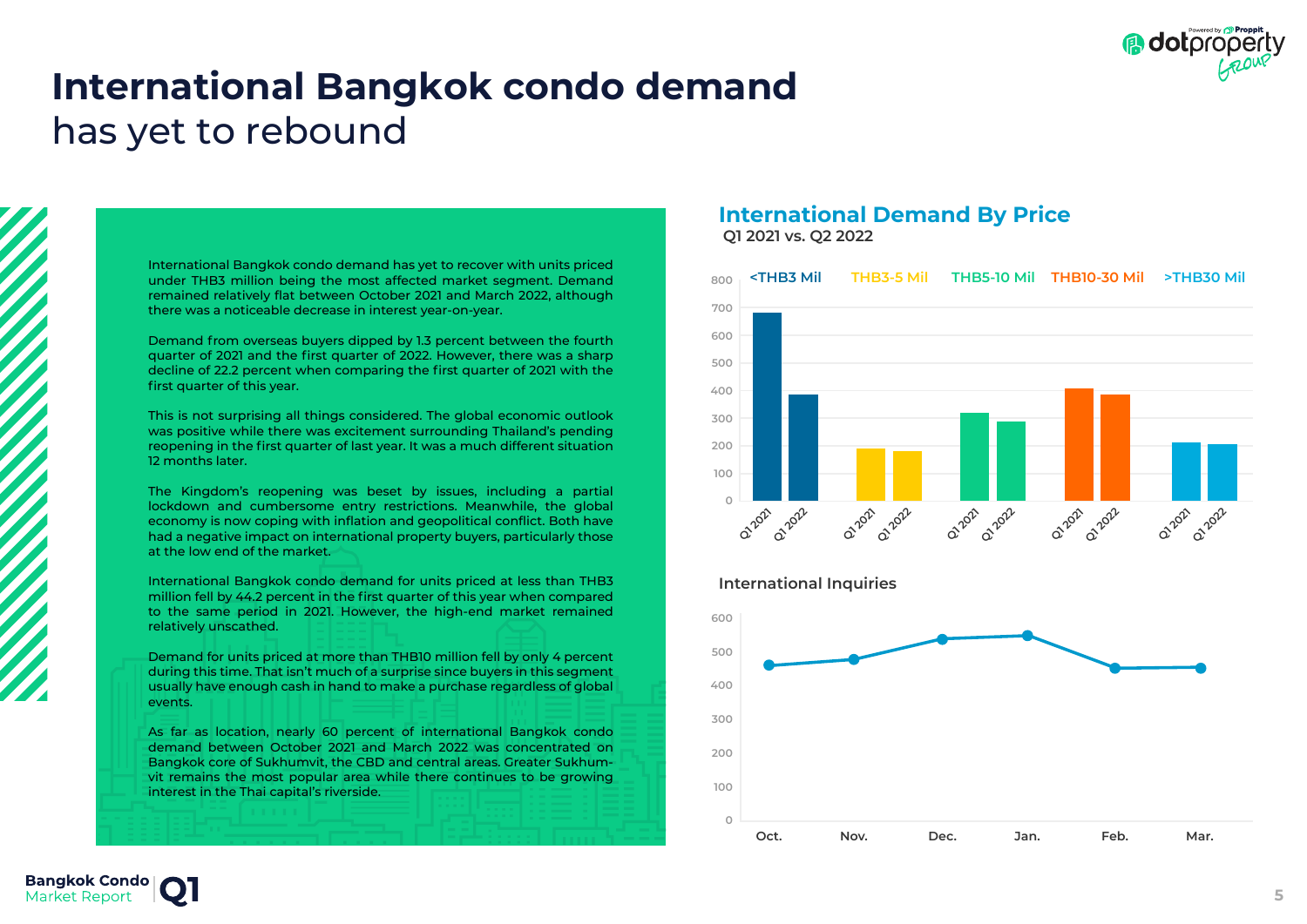

## **Rental demand for Bangkok condos**  grows during the first quarter

Rental demand for Bangkok condos increased in the first quarter of this year in a sign more people are returning to the city. Many companies resumed in-office work during the second half of 2021 which has contributed to the steady increase in interest over the past two quarters.

Research from Dot Property Group found that Bangkok condo rental demand increased by 20.9 percent between the fourth quarter of 2021 and the first quarter of this year. Interest peaked in March which recorded the highest number of inquiries over the past six months.

Studio/1-bedroom units were the most sought after. These rentals made up 53 percent of all inquiries to Dot Property Group's network of websites between October 2021 and March 2022. Demand for 2-bedroom condos reached 34.5 percent over the same period.

Rental demand for Bangkok condos was strongest in Greater Sukhumvit with 42.2 percent of all enquiries being made for units in this area. The Bangkok CBD had the second most demand at 11 percent with Central Bangkok close behind at 10.9 percent.

More than 70 percent of all inquiries made during October 2021 and March 2022 were for condo units in the Bangkok core. This area has the most robust transport options at the moment, but this will be changing in the coming years.

Several new MRT and SRT public transport lines began operations. This could open up the potential of new condo rental areas in Bangkok moving forward. With suburban districts in Bangkok's eastern and northern areas seeing more supply coming online, this could support location diversification of the rental market.

However, it remains to be seen if these areas will be desirable to rental tenants. For instance, Sukhumvit is popular for its convenience as well as the lifestyle and entertainment options on offer.

#### **Bangkok Condo Rental Demand By Unit Size (Oct. 2021-Mar. 2022) % of total inquiries**

**Studio/1-bed 2 3 4+**



### **Top Bangkok Condo Rental Locations (Oct. 2021-Mar. 2022) % of total inquiries**

| 1. Greater Sukhumvit | 42.2% |
|----------------------|-------|
| 2. Bangkok CBD       | 11%   |
| 3. Central Bangkok   | 10.9% |
| 4. Northern Corridor | 6.7%  |
| 5. Northern Bangkok  | 4.2%  |

#### **Bangkok Condo Rental Inquiries**